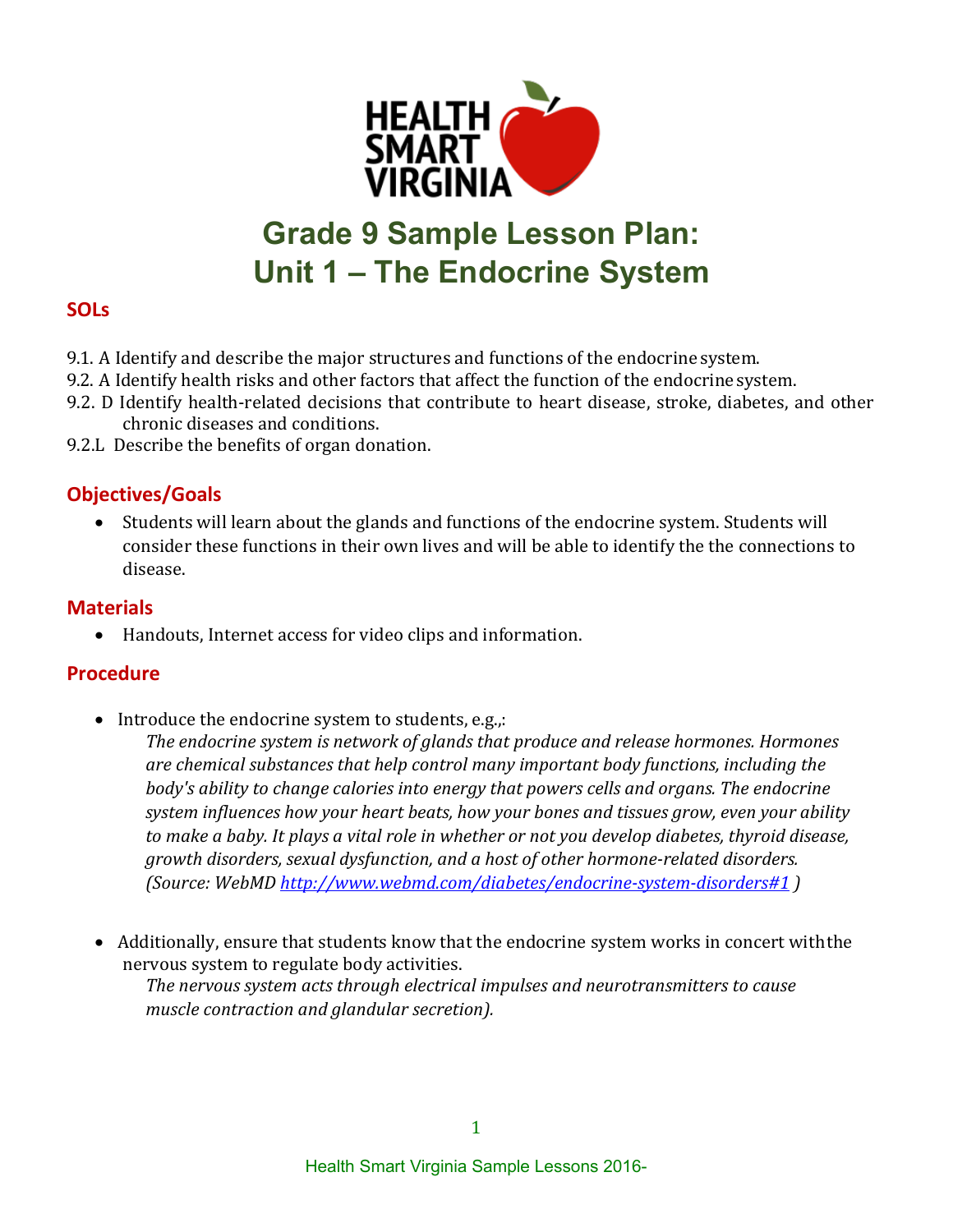*There are two types of glands in the endocrine system, exocrine glands that take their secretions to the surface through ducts that exit the body (e.g., mammary, sebaceous, sweat, and glands that secrete digestive enzymes), and endocrine glands, the seven sets of gland secrete different hormones directly into the blood (they do not have ducts that carry their secretions to the surface and out of the body); the endocrine hormones are carried throughout the body where they influence cells that have receptor sites for that particular hormone (source: National Cancer Institute (NCI) SEER Training Modules* 

*<https://training.seer.cancer.gov/anatomy/endocrine/glands/> ).*

• Show students illustrations of the glands and where they are located in the body (e.g., using the following NCI illustration) or have them view illustrative videos readily available online (e.g., KidsHealth.org How the Endocrine System Works

[https://www.youtube.com/watch?v=HXPCQBD\\_WGI&index=17&list=PLRmb](https://www.youtube.com/watch?v=HXPCQBD_WGI&index=17&list=PLRmb5AxU-JXgajvrrcozhkhMeSWa0XI0Z) [5AxU-](https://www.youtube.com/watch?v=HXPCQBD_WGI&index=17&list=PLRmb5AxU-JXgajvrrcozhkhMeSWa0XI0Z) [JXgajvrrcozhkhMeSWa0XI0Z](https://www.youtube.com/watch?v=HXPCQBD_WGI&index=17&list=PLRmb5AxU-JXgajvrrcozhkhMeSWa0XI0Z) or the Khan Academy's Introduction to the Endocrine System [https://www.youtube.com/watch?v=f\\_Z1zsR9lFM](https://www.youtube.com/watch?v=f_Z1zsR9lFM) )

- Review the functions of the endocrine glands (e.g., :
	- *(1) Pituitary gland – located at the bottom or base of the brain; master gland; secretes hormones that control all other glands, and hormones that regulate growth*
	- *(2) Thyroid gland – it is located below the voice box; it secretes a hormone that controls the rate at which the body burns energy and uses food (nutrients)*
	- *(3) Parathyroid – controls the growth of bones and the amount of calcium in your body*
	- *(4) Pancreas – it is both a duct and ductless gland; secretes a hormone called insulin that regulates how the body uses and stores sugars (glucose); when the pancreas does not produce enough insulin, a person may have a illness called diabetes (potential complications of diabetes include heart disease, stroke, kidney disease, and blindness). Diabetes can be controlled with medication, nutrition, andexercise.*
	- *(5) Adrenal glands – secrete three stress hormones: adrenaline – the fight or flight hormone-which, especially when a person is frightened or angry or nervous, causes rapid heartbeat and breathing and a surge in energy; norepinephrine – which also causes arousal and supports the body's response to stressful situations; and cortisol – commonly known as the stress hormone- which typically helps to maintain fluid balance and blood pressure but when chronically released can lead to serious health issues (e.g., suppresses immune system, increases blood pressure and sugar, contribute to obesity)(*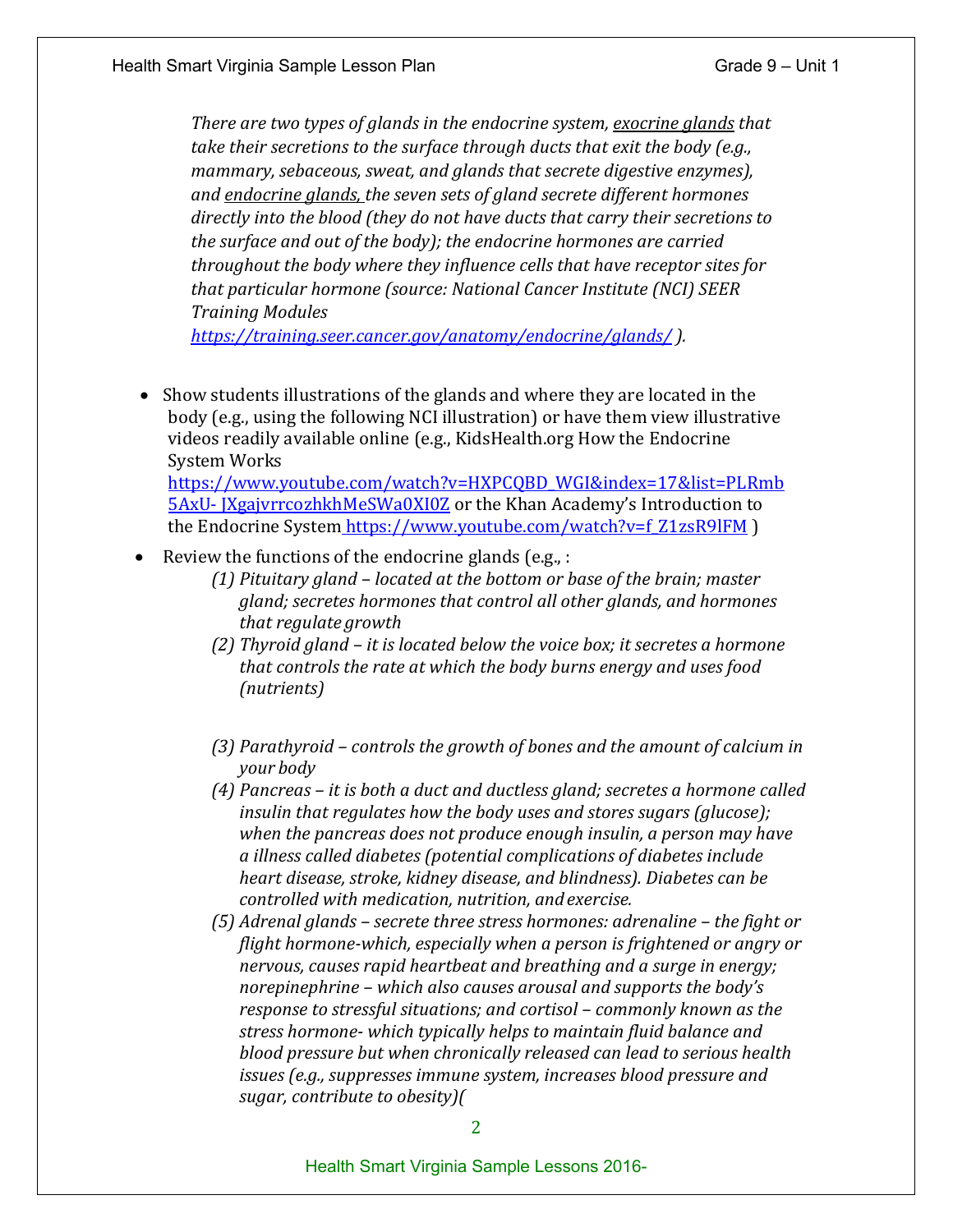- *(6) Ovaries – female reproductive; controls maturation and reproduction in females including voice change, breast growth, menstruation, and hair (puberty)*
- *(7) Testes – male reproductive; controls maturation and reproduction in males including voice change, hair, muscle development (puberty) Sources: The Endocrine System, Who is In Control Here; The Stress Hormones Explained*
- Review information on endocrine disorders so students can identify how these disorders contribute to chronic diseases (e.g., National Institute of Diabetes and Digestive and Kidney Diseases: <https://www.niddk.nih.gov/health-information/endocrine-diseases> ).
- Engage students in activities and scenarios so they can relate to the impact of theendocrine system on their daily lives.
	- (1) Have students engage in a 2-minute physical activity that makes them sweat. Have them report how they felt. Summarize that, similar to a 'thermostat,' the endocrine system senses the body is heating up and makes sweat to cool the body.
	- (2) The endocrine system also functions as a 'smoke alarm'. Have students read the attached article, *Fight or Flight*, to better understand the fight or flight response that is triggered through the endocrine system [\(http://psychcentral.com/lib/fight-](http://psychcentral.com/lib/fight-or-flight/) [or-flight/](http://psychcentral.com/lib/fight-or-flight/) ). Ask students to share other examples from their own fight-or-flight experiences. What individual and societal factors contribute to stress and how can these stressors be addressed?
	- (3) Have students engage in web research and write a report on the impact of society and behavior on the three stress hormones, and their role in the development of chronic disease. Identify articles to get students started (e.g., *Adrenaline, Cortisol, Norephinephrine*/*The Stress Hormones Explained* [http://www.huffingtonpost.com/2013/04/19/adrenaline-cortisol](http://www.huffingtonpost.com/2013/04/19/adrenaline-cortisol-stress-hormones_n_3112800.html)[stress-](http://www.huffingtonpost.com/2013/04/19/adrenaline-cortisol-stress-hormones_n_3112800.html) [hormones\\_n\\_3112800.html](http://www.huffingtonpost.com/2013/04/19/adrenaline-cortisol-stress-hormones_n_3112800.html) and *Cortisol, Its Role in Stress,*

*Inflammations, and Implications for Diet Therap[y](http://www.todaysdietitian.com/newarchives/111609p38.shtml)* [http://www.todaysdietitian.com/newarchives/111609p38.shtml\)](http://www.todaysdietitian.com/newarchives/111609p38.shtml) .

• Refer students to <https://organdonor.gov/index.html> and ask them to work in groups to do a brief presentation on

> Reasons to donate [https://organdonor.gov/statistics](https://organdonor.gov/statistics-stories/statistics.html#growing)[stories/statistics.html#growing](https://organdonor.gov/statistics-stories/statistics.html#growing) ,

o Who is eligible to donate [https://organdonor.gov/about/donors.html,](https://organdonor.gov/about/donors.html) and

o How to register to donate (e.g. signing up online or through a local department of motor vehicles [https://organdonor.gov/register.html\)](https://organdonor.gov/register.html).

Health Smart Virginia Sample Lessons 2016-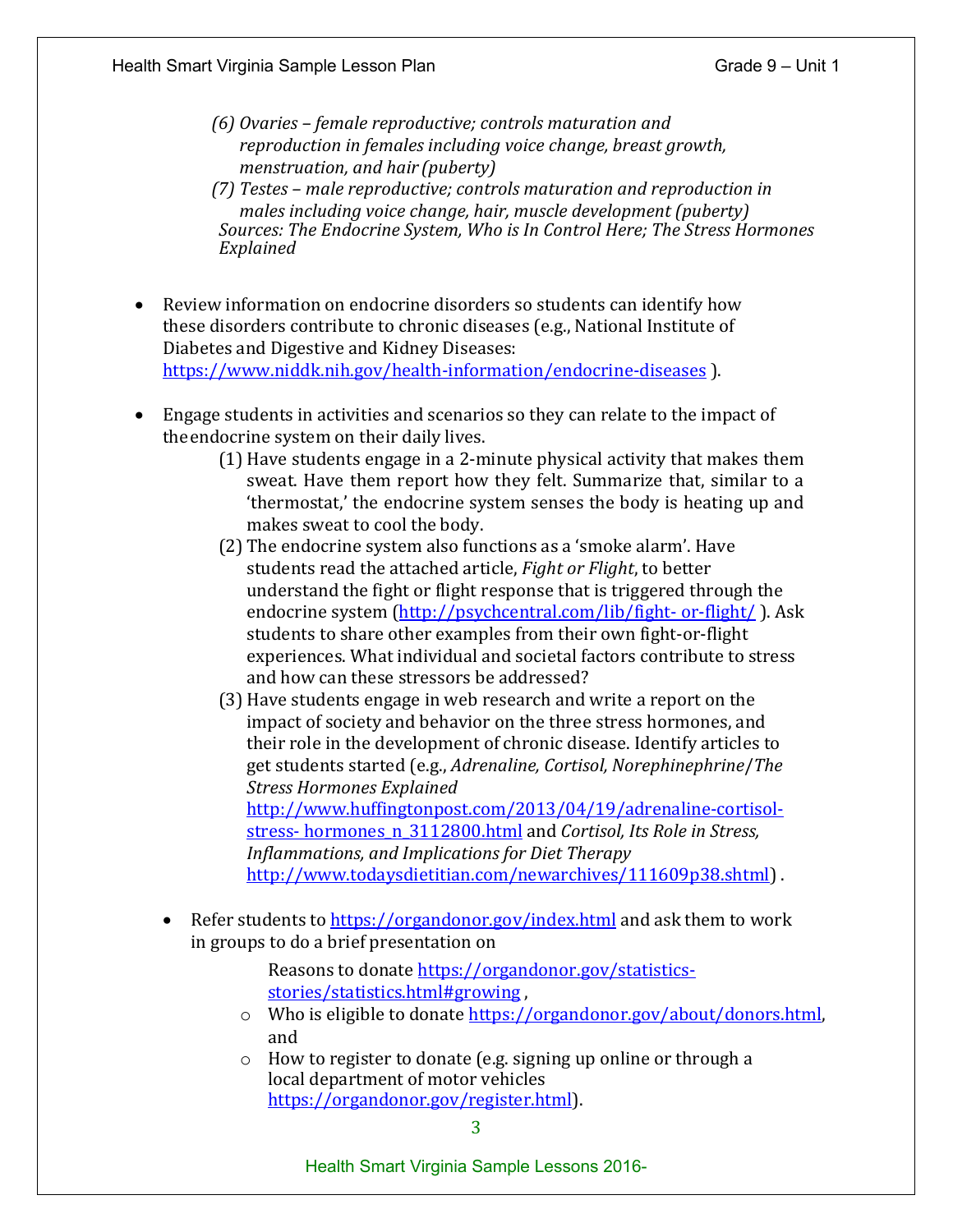• Knowledge quizzes can supplement the lesson. A sample knowledge quiz that illustrates the reach of endocrine hormones is included at the end of this unit plan. The NCI also provides a full online training and quiz on the endocrine at[:](https://training.seer.cancer.gov/anatomy/endocrine/glands/) *<https://training.seer.cancer.gov/anatomy/endocrine/glands/>*

### **Assessment Idea**

- Quality of student participation in discussion.
- Quality of student reports/presentations on stress hormones and organ donation
- Changes in pre/post performance on knowledge quizzes.

#### **References**

- Department of Health and Human Services, Organ DonationSite <https://organdonor.gov/index.html>
- National Cancer Institute <https://training.seer.cancer.gov/anatomy/endocrine/>
- National Institute of Diabetes and Digestive and Kidney Diseases: [https://www.niddk.nih.gov/health](https://www.niddk.nih.gov/health-information/endocrine-diseases)[information/endocrine-diseases](https://www.niddk.nih.gov/health-information/endocrine-diseases)
- Articles:

*Adrenaline, Cortisol, Norephinephrine*/*The Stress Hormones Explained* 

[http://www.huffingtonpost.com/2013/04/19/adrenaline](http://www.huffingtonpost.com/2013/04/19/adrenaline-cortisol-stress-hormones_n_3112800.html)[cortisol-stress-](http://www.huffingtonpost.com/2013/04/19/adrenaline-cortisol-stress-hormones_n_3112800.html) [hormones\\_n\\_3112800.html](http://www.huffingtonpost.com/2013/04/19/adrenaline-cortisol-stress-hormones_n_3112800.html)

*Cortisol, Its Role in Stress, Inflammations, and Implications for Diet Therapy*

[http://www.todaysdietitian.com/newarchives/111609p38.shtml\)](http://www.todaysdietitian.com/newarchives/111609p38.shtml) .

*Fight or Flight* [\(http://psychcentral.com/lib/fight-or-flight/\)](http://psychcentral.com/lib/fight-or-flight/)

*Web MD Endocrine Systems Disorders [http://www.webmd.com/diabetes/endocrine-](http://www.webmd.com/diabetes/endocrine-system-disorders#1) [system-disorders#1](http://www.webmd.com/diabetes/endocrine-system-disorders#1)*

• YouTube Videos:

KidsHealth.org *How the Endocrine System Works*

[https://www.youtube.com/watch?v=HXPCQBD\\_WGI&index=17&list=PLRmb5A](https://www.youtube.com/watch?v=HXPCQBD_WGI&index=17&list=PLRmb5AxU-JXgajvrrcozhkhMeSWa0XI0Z) [xU](https://www.youtube.com/watch?v=HXPCQBD_WGI&index=17&list=PLRmb5AxU-JXgajvrrcozhkhMeSWa0XI0Z)

[-JXgajvrrcozhkhMeSWa0XI0Z](https://www.youtube.com/watch?v=HXPCQBD_WGI&index=17&list=PLRmb5AxU-JXgajvrrcozhkhMeSWa0XI0Z)

Khan Academy's *Introduction to the Endocrine System*

[https://www.youtube.com/watch?v=f\\_Z1zsR9lFM](https://www.youtube.com/watch?v=f_Z1zsR9lFM)

#### **Handout**

The next page includes a handout for the lesson. The handout is designed for print use only.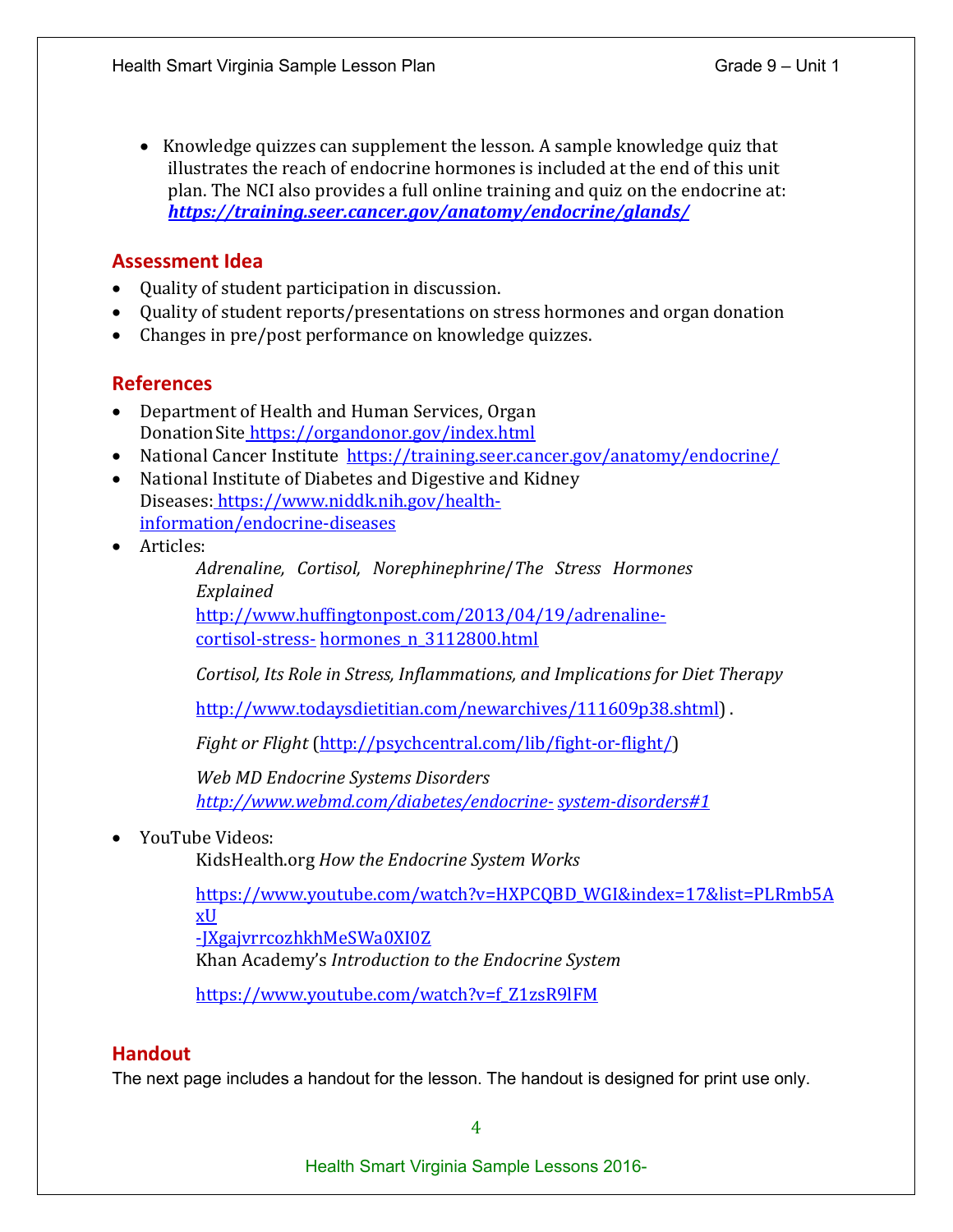#### Fight or Flight (http://psychcentral.com/lib/fight-or-flight/

# **Fight or Flight**

psychcentral.com/lib/fight-or-flight/

May 17, 2016

Consider this stressful situation: At a meeting for which you have thoroughly prepared, the chair criticizes you and accuses you of failing to attend to tasks that were, in reality, someone else's responsibility. As all eyes turn on you, you feel your face getting hot, your jaw tightening, and your fist clenching. You would not shout or hit anyone-doing so would only make things worse. But you feel like shouting or striking out.

Now consider another stressful situation: You walk into class a few moments late, only to find everyone putting books and notes away—apparently preparing for a test you did not realize had been scheduled for today. Your heart seems to stop, your mouth is dry, your knees feel weak and you momentarily consider hurrying back out the door. Your life is not really in danger, and running away will not solve your problem-so why should you feel a physical urge to escape?

These two scenarios illustrate the two poles of the fight-or-flight response, a sequence of internal processes that prepares the aroused organism for struggle or escape. It is triggered when we interpret a situation as threatening. The resulting response depends on how the organism has learned to deal with threat, as well as on an *innate* fightor-flight "program" built into the brain.

#### The learned fight response

Evidence that the fight response can be learned is seen, for example, in studies showing that reactions to a perceived insult are strongly dependent on culture. In the United States the learned fight response has been nurtured in the "culture of honor" that developed in the South-which some experts believe may account for the southern states' much higher murder rate in comparison to the northern states.(1) Learning can also affect our internal responses to stress. For example, in a study of patients with high blood pressure (which can be a stress response), those who took placebos along with their medication for high blood pressure maintained a healthy blood pressure after the medication was removed, as long as they continued taking the placebo. $(1)(2)$ This suggests that their expectation that the placebos would control their blood pressure was enough to reduce the emergency response of the blood vessels.

While the fight or flight response clearly can be learned, it also involves an innate reaction that operates largely outside consciousness. This was first recognized in the 1920s by physiologist Walter Canon, whose research showed that a threat stimulates a sequence of activities in an organism's nerves and glands. We now know that the hypothalamus controls this response by initiating a cascade of events in the autonomic nervous system (ANS), in the endocrine system and in the immune system.(4)

As you will recall, the autonomic nervous system regulates the activities of our internal organs. When we perceive a situation as threatening, this judgment causes the hypothalamus to send an emergency message to the ANS, which sets in motion several bodily reactions to stress. This response is helpful when you need to escape a hungry bear or confront a hostile rival.

It served our ancestors well, but it has a cost. Staying physiologically on guard against a threat eventually wears down the body's natural defenses. In this way, suffering from frequent stress - or frequently interpreting experiences as stressful -can create a serious health risk: an essentially healthy stress response can become distress.

Adapted from Psychology, Third Edition, by Philip G. Zimbardo, Ann L. Weber and Robert Lee Johnson.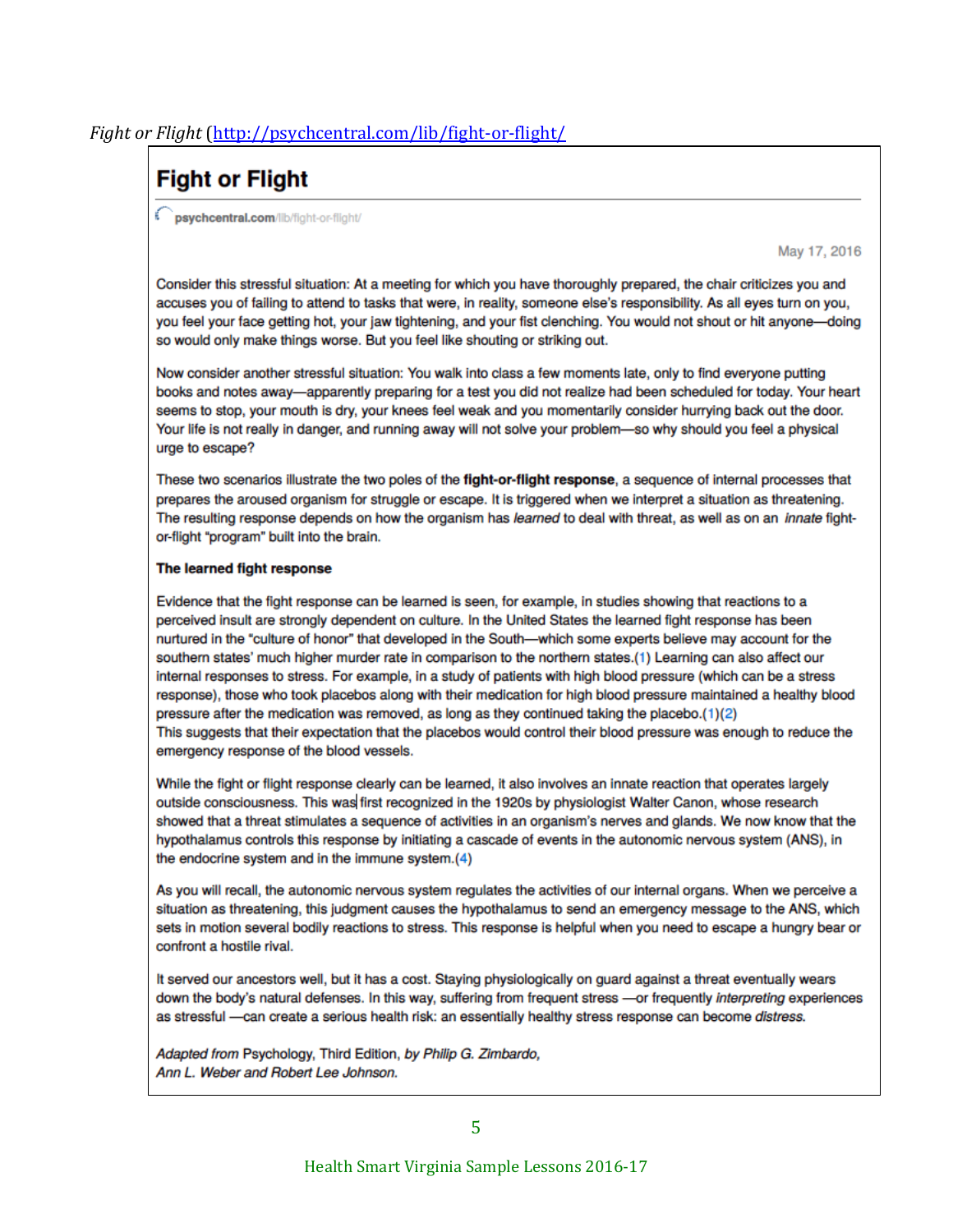#### **References**

1. Nisbett, R. E. (1993). "Violence and U.S. regional culture." American Psychologist, 48, 441 -449.

2. Ader, R., & Chohen, N. (1975). "Behaviorally conditioned immuno-supression." Psychosomatic Medicine, 37, 333 -340.

3. Suchman, A. L. and Ader, R. (1989). "Placebo response in humans can be shaped by prior pharmocologic experience." Psychosomatic Medicine, 51, 251.

4. Jansen, A. S. P., Nguyen, X. V., Karpitskiy, V., Mettenleiter, T. C., & Loewy, A. D. (1995, October 27). "Central command neurons of the sympathetic nervous system: Basis of the fight-or-flight response." Science, 270, 644 -646.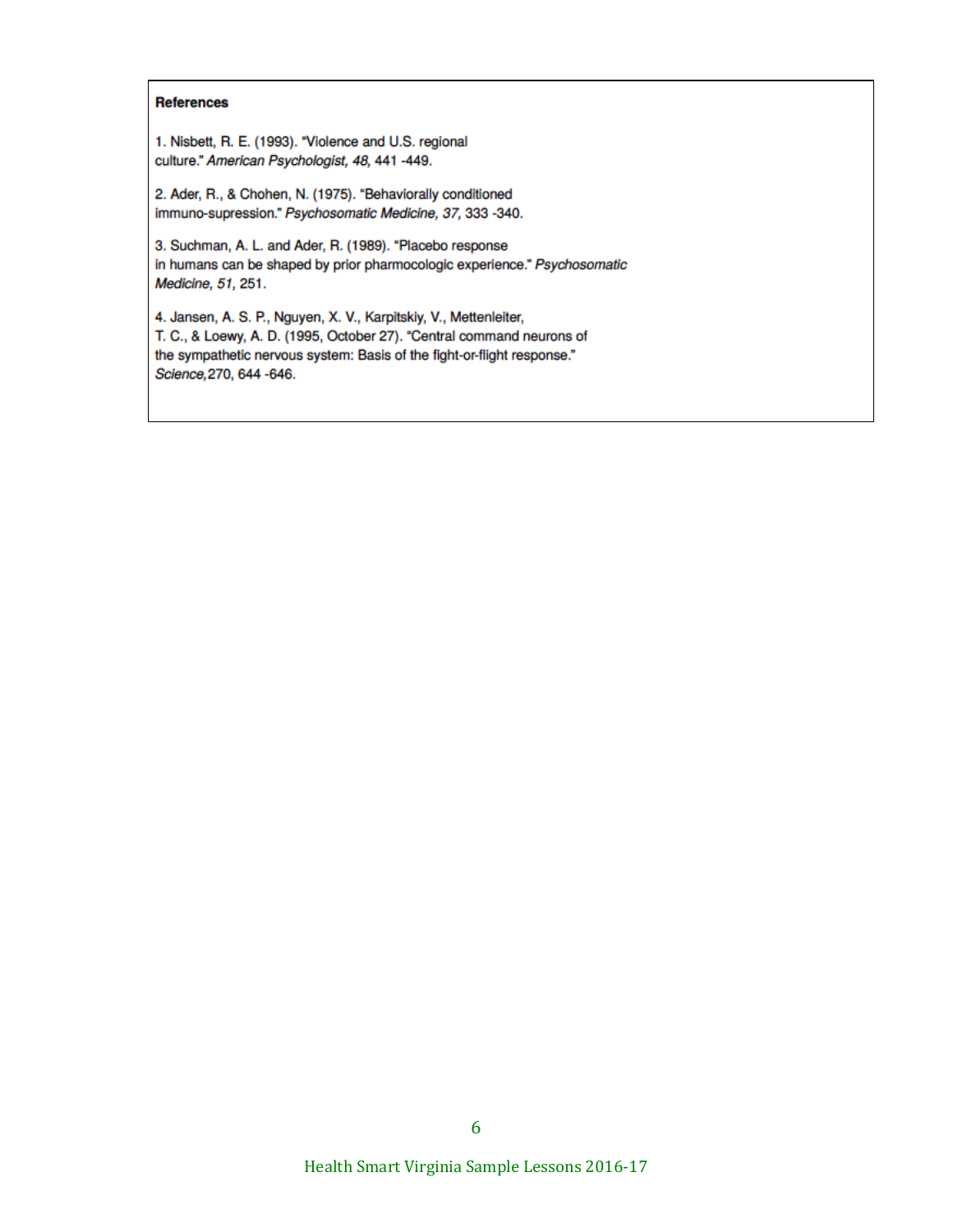PRE-QUIZ http://inside.mines.edu/~nstambac/Body%20Systems%20Lesson%20Plan.pdf

Name:

Date:

# I didn't know that!

Please answer each question with true or false (not T or F). This is not a graded test. I just want to see what you already know!

- - 1. Hormones can make you grow to be nine feet tall.
	- 2. Hormones can affect your ability to taste salty foods.
	- 3. Hormones can make you very sensitive to high-pitched sounds.
	- 4. Hormones cause a young man to begin to grow facial hair.
	- 5. Hormones can help fight stress.
	- 6. Hormones determine what color eyes you have.
	- 7. Hormones can cause you to be allergic to milk.
	- 8. Hormones can make your heart beat faster when you are scared.
	- 9. Hormones can soothe you.
	- 10. Hormones can cause your hands to tremble when you are nervous.
	- 11. Hormones affect how much energy you have.
	- 12. Hormones affect how fast or slow you read.
	- 13. Hormones tell your body how fast it should grow.
	- 14. Hormones give you the strength and energy to fight or run when in a dangerous situation.
	- 15. Hormones cause your voice to change, especially in boys.
	- 16. Hormones can make twins become triplets before they are born.
	- 17. Hormones tell your body how to swallow.
		- 18. Hormones help control when you sleep and when you wake.

2005 Core Knowledge<sup>®</sup> National Conference, The Endocrine System, 5<sup>th</sup> Grade